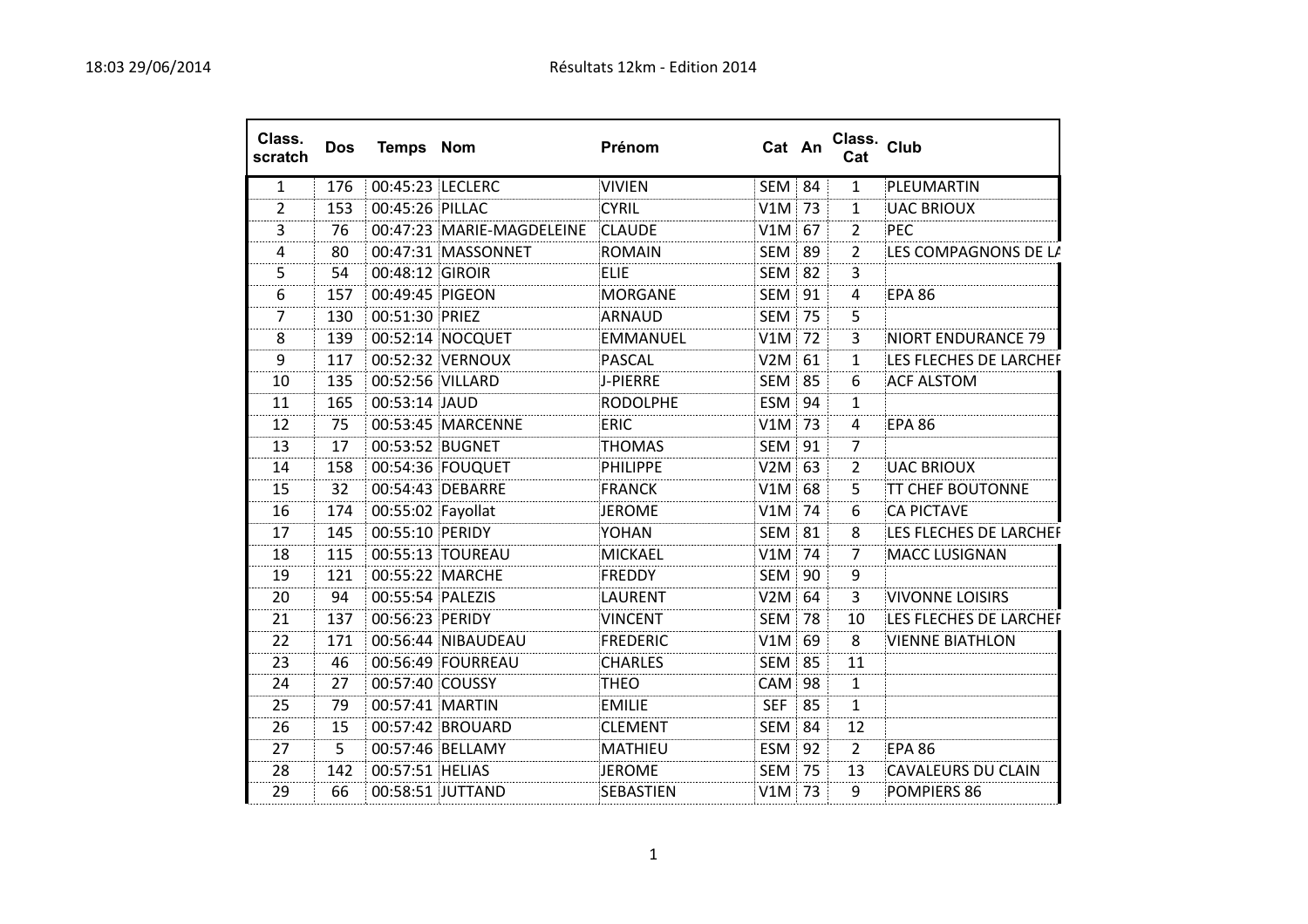| 30 | 36  |                  | 00:58:55 DESSENON  | JEREMY                 | SEM 83        |    | 14             |                               |
|----|-----|------------------|--------------------|------------------------|---------------|----|----------------|-------------------------------|
| 31 | 163 | 00:59:00 JAUD    |                    | ERIC                   | $V2M$ 62      |    | $\overline{4}$ |                               |
| 32 | 57  |                  | 00:59:14 GRIMAULT  | <b>FREDDY</b>          | <b>SEM 75</b> |    | 15             |                               |
| 33 | 147 | 00:59:41 HELIAS  |                    | SEBASTIEN              | $V1M$ 73      |    | 10             | <b>COURIR A COULOMBIERS</b>   |
| 34 | 30  |                  | 00:59:42 COUTURIER | <b>FRANCOIS XAVIER</b> | $V2M$ 57      |    | 5              | LES COMPAGNONS DE LA          |
| 35 | 105 | 00:59:49 RAFFIN  |                    | <b>CHARLES</b>         | <b>SEM 85</b> |    | 16             |                               |
| 36 | 132 | 01:00:10 TEXIER  |                    | DOMINIQUE              | $V2M$ 55      |    | 6              | <b>VIVONNE LOISIRS</b>        |
| 37 | 123 | 01:00:27 ALLO    |                    | <b>PETER</b>           | <b>SEM 83</b> |    | 17             |                               |
| 38 | 42  | 01:00:38 EVAIN   |                    | SAMUEL                 | <b>SEM 76</b> |    | 18             | <b>CAIC COUHÉ</b>             |
| 39 | 9   | 01:01:01 BOHAN   |                    | JEREMY                 | <b>SEM 82</b> |    | 19             |                               |
| 40 | 22  |                  | 01:01:13 CHESTIER  | <b>FLORENT</b>         | <b>SEM 89</b> |    | 20             |                               |
| 41 | 168 | 01:01:16 SUIRE   |                    | <b>THIERRY</b>         | V1M 71        |    | 11             | JOGGEURS RUFFECOIS            |
| 42 | 179 | 01:01:24 DALBY   |                    | FABIEN                 | <b>SEM 76</b> |    | 21             | <b>MACC LUSIGNAN</b>          |
| 43 | 111 |                  | 01:01:25 TEMPIER   | STEPHANIE              | V1F           | 73 | 1              | <b>EPA 86</b>                 |
| 44 | 119 | 01:01:34 VINCENT |                    | <b>GERARD</b>          | V3M 52        |    | $\mathbf{1}$   | LES GAMBARDEURS DE G          |
| 45 | 178 | 01:01:45 DALBY   |                    | SEBASTIEN              | <b>SEM 75</b> |    | 22             |                               |
| 46 | 182 | 01:01:46 BOUHET  |                    | PHILIPPE               | $V2M$ 64      |    | $\overline{7}$ | <b>MACC LUSIGNAN</b>          |
| 47 | 96  |                  | 01:02:49 PASSEBON  | <b>FREDERIC</b>        | $V1M$ 74      |    | 12             |                               |
| 48 | 26  | 01:02:54 CLUTOT  |                    | JEAN-MARC              | $V2M$ 61      |    | 8              |                               |
| 49 | 75  |                  | 01:02:57 MARCENNE  | <b>ERIC</b>            | $V1M$ 73      |    | 13             | <b>EPA 86</b>                 |
| 50 | 97  | 01:02:57 PERIDY  |                    | <b>MAUD</b>            | <b>SEF 86</b> |    | 2              | LES FLECHES DE LARCHEF        |
| 51 | 95  | 01:02:57 PALLU   |                    | <b>MAXIME</b>          | SEM 90        |    | 23             | <b>SUD VIENNE REGION COL</b>  |
| 52 | 12  | 01:03:19 BOUTIN  |                    | <b>ALAIN</b>           | V4M 41        |    | $\mathbf{1}$   | LES GAMBARDEURS DE G          |
| 53 | 156 | 01:03:39 BARBAY  |                    | <b>MICHAEL</b>         | $V1M$ 69      |    | 14             | <b>ST GEORGES LES GALOPII</b> |
| 54 | 99  | 01:03:54 PIN     |                    | <b>TIMOTÉE</b>         | SEM 90        |    | 24             | <b>SUD VIENNE REGION COL</b>  |
| 55 | 56  | 01:04:36 GRATON  |                    | <b>ALIENOR</b>         | <b>CAF</b>    | 97 | 1              |                               |
| 56 | 144 |                  | 01:04:36 RUBBENS   | <b>EMMANUEL</b>        | $V2M$ 64      |    | 9              | <b>UAC BRIOUX</b>             |
| 57 | 175 | 01:05:01 SEROUL  |                    | LUDOVIC                | <b>SEM 78</b> |    | 25             |                               |
| 58 | 124 |                  | 01:05:44 MEUNIER   | <b>GUILLAUME</b>       | <b>SEM 84</b> |    | 26             |                               |
| 59 | 104 |                  | 01:05:48 QUERRIOUX | <b>MELANIE</b>         | V1F           | 74 | $\overline{2}$ | <b>MACC LUSIGNAN</b>          |
| 60 | 2   |                  | 01:06:35 BATTAGLIA | <b>CHRISTOPHE</b>      | $V1M$ 72      |    | 15             | <b>ASFI VILLEJUIF</b>         |
| 61 | 126 | 01:06:45 LEPAGE  |                    | <b>MATHIEU</b>         | <b>SEM 87</b> |    | 27             |                               |
|    |     |                  |                    |                        |               |    |                |                               |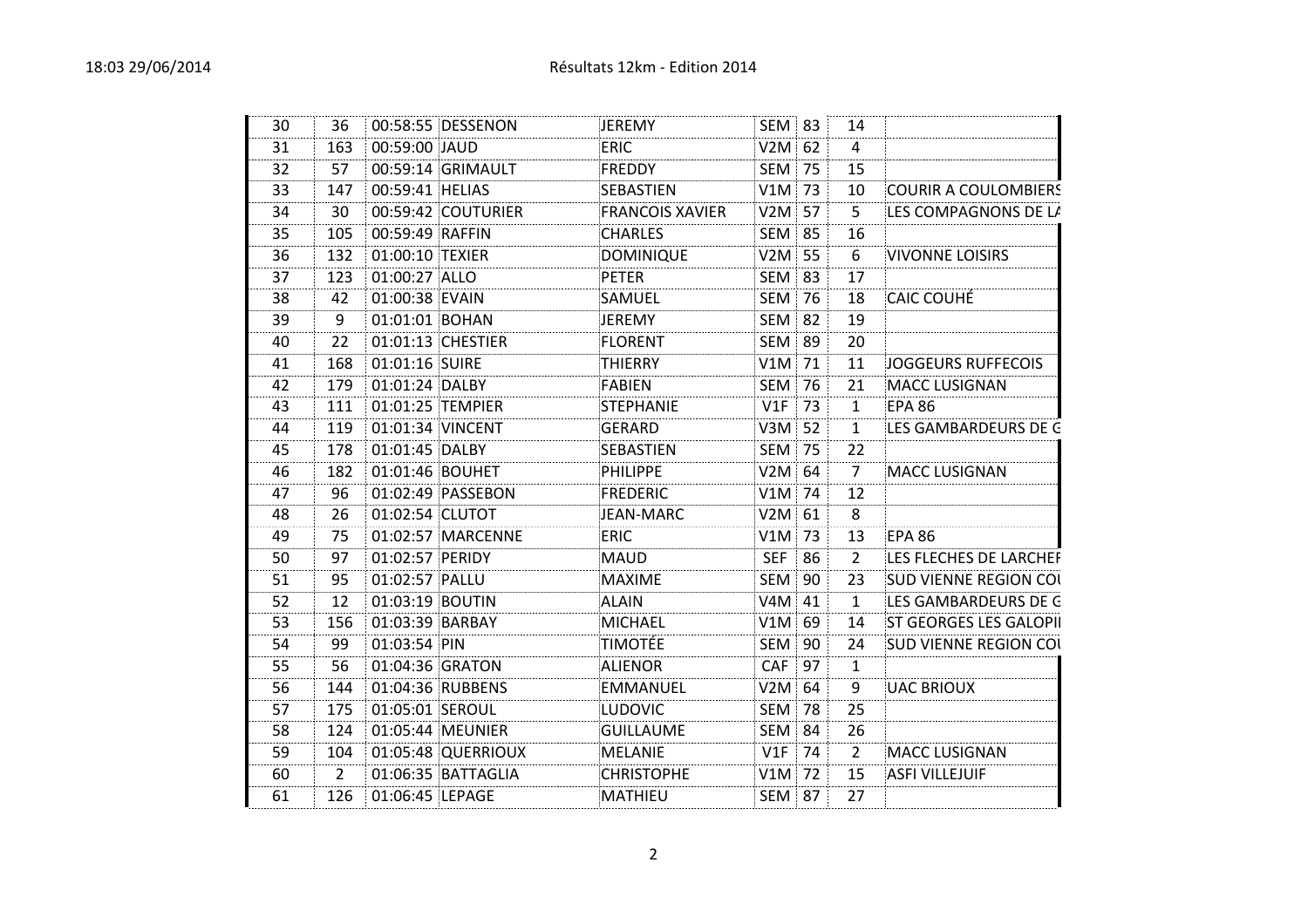| 62 | 14  |                  | 01:06:57 BREGEAT        | ALAIN              | $V1M \, \overline{\,} 68$ |    | 16             |                              |
|----|-----|------------------|-------------------------|--------------------|---------------------------|----|----------------|------------------------------|
| 63 | 141 |                  | 01:07:31 POURAGEAUD     | J-MARIE            | $V2M$ 63                  |    | 10             | <b>GR EMBOURIE</b>           |
| 64 | 160 | 01:07:46 OULHA   |                         | JEAN-EMILE         | $CAM$ 98                  |    | $\overline{2}$ |                              |
| 65 | 143 | 01:07:49 PELAT   |                         | J-FRANCOIS         | $V3M \mid 54$             |    | $\overline{2}$ | <b>VIENNE BIATHLON</b>       |
| 66 | 4   | 01:07:52 BELIARD |                         | LAURENT            | $V1M$ 71                  |    | 17             | LENCLOITRE JC 86             |
| 67 | 161 |                  | 01:07:56 DESANGLE       | <b>CHRISTOPHE</b>  | <b>SEM 79</b>             |    | 28             |                              |
| 68 | 77  | 01:09:11 MARIN   |                         | <b>MICKAEL</b>     | <b>SEM 78</b>             |    | 29             |                              |
| 69 | 41  | 01:09:40 ESNAUT  |                         | DOMINIQUE          | $V2M$ 60                  |    | 11             | LES COMPAGNONS DE LA         |
| 70 | 162 |                  | 01:09:41 DEVIJVER       | ALEXANDRE          | <b>SEM 89</b>             |    | 30             | <b>ASCORI</b>                |
| 71 | 49  |                  | 01:10:03 GAGNAIRE       | <b>MARTIAL</b>     | $V2M$ 60                  |    | 12             | LES GAZELLES FONTENOI        |
| 72 | 154 |                  | 01:10:40 MEGUERDITCHIAN | <b>IVAN</b>        | $V1M$ 65                  |    | 18             |                              |
| 73 | 68  |                  | 01:10:43 LAGARDE        | <b>CHANTAL</b>     | $V3F$ 53                  |    | $\mathbf{1}$   |                              |
| 74 | 85  | 01:10:46 MINOT   |                         | JEAN-PIERRE        | $V2M$ 62                  |    | 13             | L'AMICALE DES FONDUS         |
| 75 | 21  |                  | 01:10:56 CHEMINADE      | MAGALI             | <b>SEF</b>                | 75 | 3              |                              |
| 76 | 140 | 01:10:57 PEPE    |                         | <b>CELESTIN</b>    | $V1M$ 65                  |    | 19             |                              |
| 77 | 141 |                  | 01:10:58 POURAGEAUD     | J-MARIE            | $V2M$ 63                  |    | 14             | <b>GR EMBOURIE</b>           |
| 78 | 61  | 01:10:59 JACOUX  |                         | <b>QUENTIN</b>     | <b>SEM 78</b>             |    | 31             |                              |
| 79 | 16  |                  | 01:11:18 BRUNELLE       | JEREMIE            | $V1M$ 74                  |    | 20             |                              |
| 80 | 90  | 01:11:22 MORIN   |                         | YOANN              | <b>SEM 75</b>             |    | 32             |                              |
| 81 | 37  | 01:11:25 DOHA    |                         | MARIE-CÉCILE       | <b>SEF</b>                | 79 | 4              | <b>EPA 86</b>                |
| 82 | 50  |                  | 01:11:27 GAILLARD       | JEAN-MARIE         | $V2M$ 62                  |    | 15             | <b>EPA 86</b>                |
| 83 | 129 |                  | 01:11:27 LAROCHE        | GUILLAUME          | <b>SEM 76</b>             |    | 33             |                              |
| 84 | 173 |                  | 01:11:29 GATINEAU       | FRANCIS            | $V2M$ 58                  |    | 16             |                              |
| 85 | 69  |                  | 01:11:33 LEBOISSETIER   | JEAN-MICHEL        | <b>SEM 77</b>             |    | 34             | <b>RUNNING SAINTE SOULLI</b> |
| 86 | 102 | 01:11:40 POUET   |                         | <b>CHRISTOPHER</b> | SEM 90                    |    | 35             |                              |
| 87 | 13  | 01:11:41 BOYER   |                         | SEVERINE           | <b>SEF</b>                | 75 | 5              | <b>BERUGES SPORT NATURE</b>  |
| 88 | 34  |                  | 01:11:59 DELHOUME       | <b>SYLVIE</b>      | V2F                       | 61 | $\mathbf{1}$   | LES GAZELLES FONTENOI        |
| 89 | 155 |                  | 01:12:23 TEXEREAU       | FRANCK             | $V1M$ 68                  |    | 21             |                              |
| 90 | 128 | 01:12:36 BEZAGU  |                         | <b>FRANCK</b>      | $V1M$ 66                  |    | 22             |                              |
| 91 | 33  | 01:12:38 DEGUIL  |                         | <b>VINCENT</b>     | <b>SEM 75</b>             |    | 36             | COURIR À COULOMBIERS         |
| 92 | 25  | 01:12:43 CLUTOT  |                         | BLANDINE           | $V2F$ 63                  |    | $\overline{2}$ |                              |
| 93 | 183 |                  | 01:12:44 GENTILLEAU     | <b>CHRISTIAN</b>   | $V2M$ 58                  |    | 17             |                              |
|    |     |                  |                         |                    |                           |    |                |                              |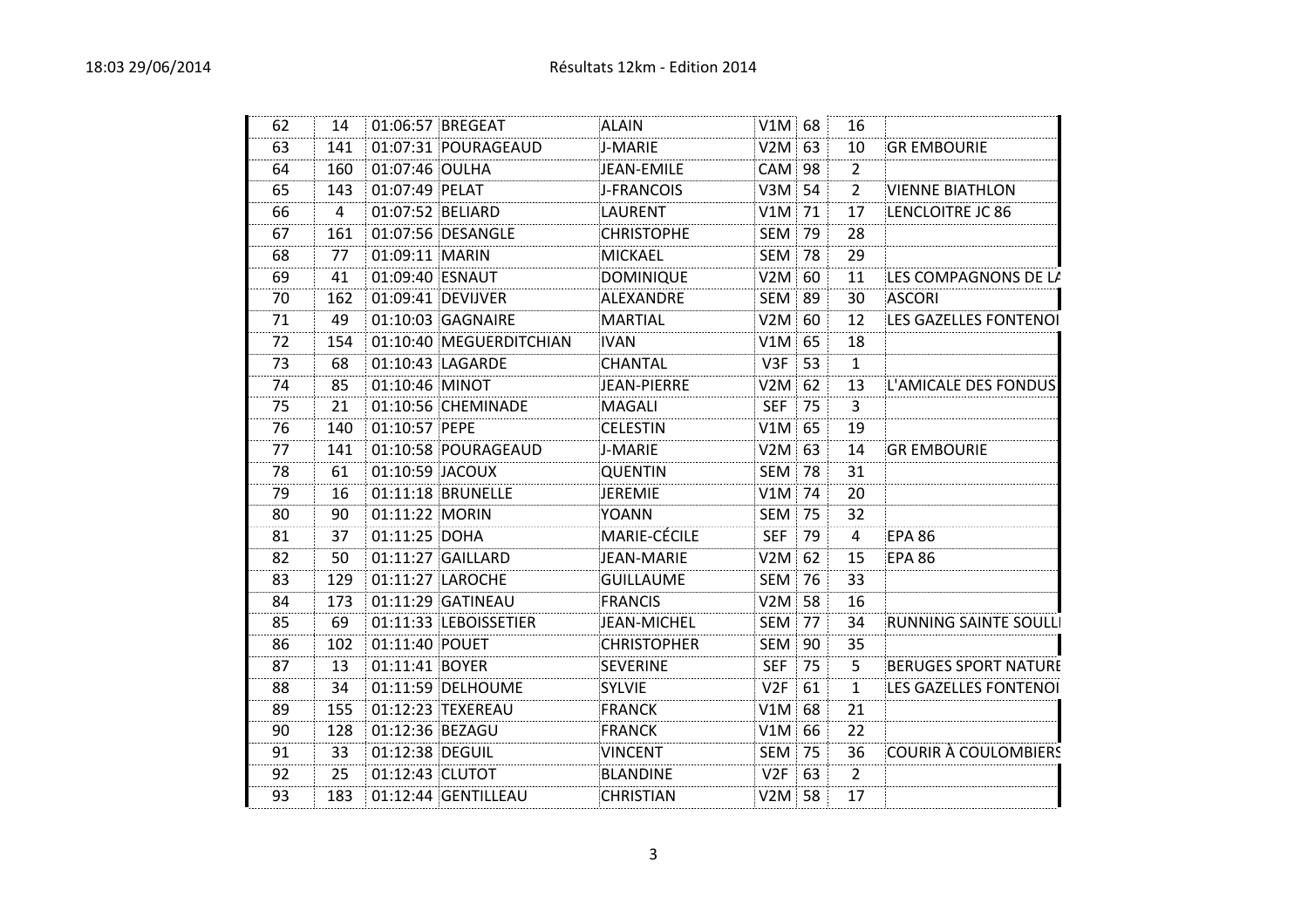| 94  | 53  | 01:12:45 GIRARD |                      | <b>ADELINE</b>    | SEF 91        |    | 6              | LES COMPAGNONS DE LA         |
|-----|-----|-----------------|----------------------|-------------------|---------------|----|----------------|------------------------------|
| 95  | 63  |                 | 01:12:51 JOUANNET    | <b>MICKAEL</b>    | $V1M$ 74      |    | 23             |                              |
| 96  | 172 | 01:12:52 LUCAS  |                      | BERNARD           | $V2M \mid 58$ |    | 18             |                              |
| 97  | 169 | 01:13:02 PROUST |                      | <b>LAURENT</b>    | $V1M$ 67      |    | 24             | COURIR A COULOMBIERS         |
| 98  | 177 |                 | 01:13:04 GENTILLEAU  | <b>MICHEL</b>     | $V2M \mid 60$ |    | 19             |                              |
| 99  | 112 |                 | 01:13:16 THIAUDIERE  | <b>VALENTIN</b>   | SEM 91        |    | 37             | <b>SUD VIENNE REGION COL</b> |
| 100 | 91  | 01:13:17 NAUD   |                      | <b>JEROME</b>     | <b>SEM 79</b> |    | 38             | <b>SUD VIENNE REGION COL</b> |
| 101 | 167 |                 | 01:13:18 CHARGELEGUE | <b>CHRISTIAN</b>  | $V2M$ 61      |    | 20             | <b>MACC LUSIGNAN</b>         |
| 102 | 6   |                 | 01:13:19 BERGEON     | <b>NATHALIE</b>   | $V1F$ 72      |    | 3.             | L'AMICALE DES FONDUS         |
| 103 | 81  |                 | 01:13:26 MENARD      | <b>MYRIAM</b>     | <b>SEF 78</b> |    | $\overline{7}$ | LES FOULÉES DOUCES DE        |
| 104 | 67  | 01:13:28 LABBE  |                      | JEAN-JACQUES      | $V3M$ 54      |    | 3              | <b>VIVONNE LOISIRS</b>       |
| 105 | 184 |                 | 01:14:28 GRADOS      | J-JACQUES         | $V2M$ 62      |    | 21             |                              |
| 106 | 74  | 01:14:30 MAITRE |                      | <b>DIDIER</b>     | $V2M$ 62      |    | 22             | <b>EPA 86</b>                |
| 107 | 28  |                 | 01:14:31 COUTAND     | <b>CHRISTELLE</b> | $V1F$ 70      |    | 4              | <b>COURIR À COULOMBIERS</b>  |
| 108 | 151 | 01:14:51 SIR    |                      | <b>CHRISTIAN</b>  | $V3M$ 49      |    | 4              | <b>MACC LUSIGNAN</b>         |
| 109 | 3   | 01:15:17 BECAUD |                      | JEAN-MICHEL       | $V2M$ 57      |    | 23             |                              |
| 110 | 1   |                 | 01:15:24 ARTAULT     | <b>CHRISTOPHE</b> | $V1M$ 66      |    | 25             |                              |
| 111 | 78  | 01:15:40 MARTIN |                      | <b>DOLORES</b>    | SEF 75        |    | 8              | LES FLECHES DE LARCHER       |
| 112 | 159 |                 | 01:15:41 BENETEAU    | ALEXANDRE         | <b>SEM 81</b> |    | 39             |                              |
| 113 | 125 |                 | 01:15:55 BOURGAUD    | STEPHANE          | $V1M$ 65      |    | 26             | <b>STADE RUFFECOIS</b>       |
| 114 | 10  |                 | 01:15:58 BOISSINOT   | <b>CELINE</b>     | <b>SEF 78</b> |    | 9              | LES FLECHES DE LARCHEF       |
| 115 | 164 | 01:16:25 BOLEDA |                      | <b>STEPHANIE</b>  | $V1F$ 74      |    | 5              |                              |
| 116 | 166 |                 | 01:16:26 DEFLANDRE   | <b>MATHIEU</b>    | <b>SEM 79</b> |    | 40             |                              |
| 117 | 136 | 01:16:33 HURON  |                      | <b>PIERRE</b>     | $V3M$ 54      |    | 5              | EPA 86                       |
| 118 | 149 | 01:16:35 DUPRE  |                      | <b>ISABELLE</b>   | $V1F$ 70      |    | 6              |                              |
| 119 | 148 |                 | 01:16:36 BARRIERE    | <b>JEROME</b>     | $V1M$ 66      |    | 27             |                              |
| 120 | 39  | 01:16:42 DUPONT |                      | <b>FRANCK</b>     | V1M 70        |    | 28             |                              |
| 121 | 116 | 01:16:43 USE    |                      | <b>MARTINE</b>    | $V1F$ 69      |    | 7              |                              |
| 122 | 181 |                 | 01:17:42 DILLERIN    | <b>CELIA</b>      | <b>SEF</b>    | 81 | 10             |                              |
| 123 | 60  | 01:18:17 HOFRA  |                      | <b>AYOUB</b>      | <b>CAM 98</b> |    | $\overline{3}$ |                              |
| 124 | 52  |                 | 01:18:54 GERBEAUD    | <b>RACHEL</b>     | <b>SEF 85</b> |    | 11             |                              |
| 125 | 35  |                 | 01:18:54 DERVOUT     | <b>MICKAEL</b>    | <b>SEM 85</b> |    | 41             |                              |
|     |     |                 |                      |                   |               |    |                |                              |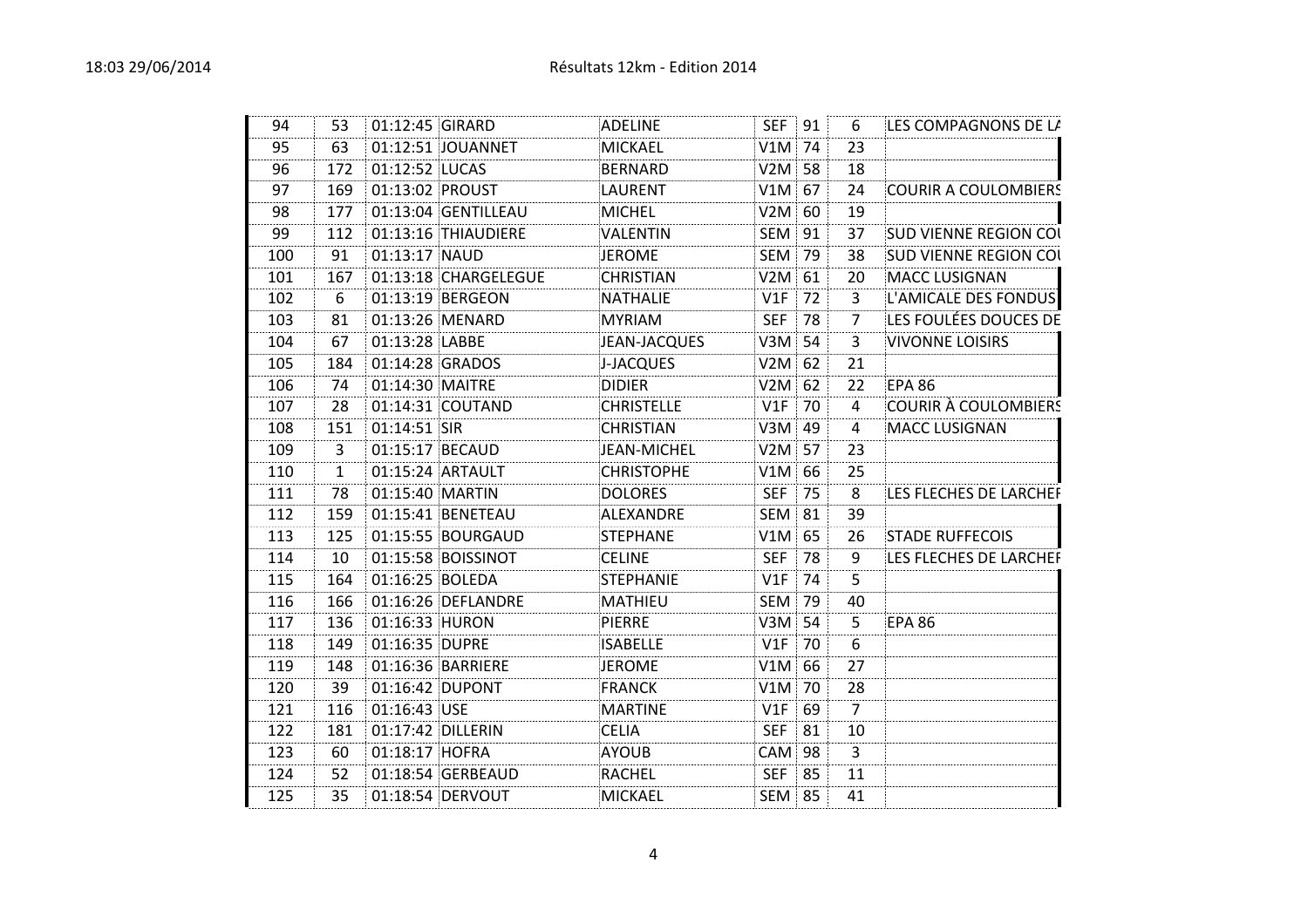| 126 | 108            |                  | 01:18:57 SCHIFFER   | <b>FRANCK</b>    | $V1M$ 72      |    | 29             |                              |
|-----|----------------|------------------|---------------------|------------------|---------------|----|----------------|------------------------------|
| 127 | 133            |                  | 01:20:07 BOSSARON   | <b>ISABELLE</b>  | SEF           | 80 | 12             |                              |
| 128 | 84             |                  | 01:21:06 MINARET    | SONNIA           | $V1F$ 73      |    | 8              | LES COMPAGNONS DE LA         |
| 129 | 170            |                  | 01:21:07 REMBLIERE  | <b>CLAUDE</b>    | $V3M \mid 54$ |    | 6              | <b>VIENNE BIATHLON</b>       |
| 130 | 89             |                  | 01:21:07 MOREAU     | <b>FRANCK</b>    | $V1M$ 67      |    | 30             | LENCLOITRE JC 86             |
| 131 | 29             |                  | 01:22:24 COUTANT    | <b>GERALDINE</b> | V1F           | 69 | 9              | <b>BERUGES SPORT NATURE</b>  |
| 132 | 18             | 01:22:29 CARRÉ   |                     | <b>NATHALIE</b>  | $V1F$ 74      |    | 10             | <b>VIVONNE LOISIRS</b>       |
| 133 | 103            | 01:22:30 PRICE   |                     | SANDRINE         | V1F           | 66 | 11             | <b>BERUGES SPORT NATURE</b>  |
| 134 | 134            | 01:22:31 MINET   |                     | <b>GERA</b>      | $V2M \mid 59$ |    | 24             | <b>ECA SMARVES VERNON</b>    |
| 135 | 107            |                  | 01:22:31 RICHARD    | <b>CAROLINE</b>  | V1F           | 71 | 12             | <b>BERUGES SPORT NATURE</b>  |
| 136 | 131            |                  | 01:22:36 ARNAUDON   | <b>PASCALE</b>   | V1F           | 71 | 13             |                              |
| 137 | 110            |                  | 01:22:43 STEPHAN    | <b>AMANDINE</b>  | <b>SEF</b>    | 85 | 13             |                              |
| 138 | 24             | 01:23:53 CIVRAIS |                     | <b>ROSELYNE</b>  | V2F           | 60 | 3              | LES FOULÉES DOUCES DE        |
| 139 | 146            | 01:23:54 PRÊT    |                     | J-LUC            | $V2M$ 62      |    | 25             |                              |
| 140 | 122            |                  | 01:24:23 PROUTEAU   | <b>FRANCIS</b>   | $V2M$ 55      |    | 26             |                              |
| 141 | 152            | 01:24:28 FILLON  |                     | <b>JEROME</b>    | V1M 72        |    | 31             |                              |
| 142 | 138            | 01:24:48 AULET   |                     | <b>GERARD</b>    | V3M 51        |    | $\overline{7}$ | <b>GALOPINS DES BOIS</b>     |
| 143 | 45             | 01:25:33 FERRON  |                     | <b>JUSTINE</b>   | SEF           | 90 | 14             | FC FONTAINE LE COMTE         |
| 144 | 62             | 01:25:44 JORIGNÉ |                     | <b>JOSIANE</b>   | V2F           | 61 | 4              |                              |
| 145 | 150            |                  | 01:27:11 LAURENCE   | <b>AUDE</b>      | <b>SEF</b>    | 89 | 15             |                              |
| 146 | 59             |                  | 01:27:11 GUILLEMIN  | ANNABELLE        | <b>SEF</b>    | 78 | 16             |                              |
| 147 | 98             | 01:27:21 PILLET  |                     | <b>HELENE</b>    | V1F           | 71 | 14             | JOGGEURS RUFFECOIS           |
| 148 | 109            |                  | 01:27:21 STEINVILLE | <b>NATHALIE</b>  | V2F           | 64 | 5              | <b>ASFI VILLEJUIF</b>        |
| 149 | 180            | 01:27:34 SIX     |                     | <b>IRENE</b>     | V4F           | 41 | $\mathbf{1}$   |                              |
| 150 | 8              | 01:28:35 BLOND   |                     | <b>CHRISTINE</b> | $V2F$ 63      |    | 6              | <b>COURIR DANS CHATELLEI</b> |
| 151 | 20             |                  | 01:28:36 CHAUVIN    | VERONIQUE        | V1F           | 65 | 15             | LES GALOPINS DES BOIS        |
| 152 | $\overline{7}$ | 01:28:36 BLOND   |                     | MICHEL           | $V2M$ 62      |    | 27             | <b>COURIR DANS CHATELLEI</b> |
| 153 | 87             | 01:28:48 MOINET  |                     | <b>MAGALIE</b>   | <b>SEF 75</b> |    | 17             |                              |
| 154 | 86             | 01:28:49 MOINET  |                     | <b>ROBERT</b>    | $V2M$ 57      |    | 28             |                              |
| 155 | 51             |                  | 01:30:10 GEFFARD    | SANDRINE         | <b>SEF</b>    | 75 | 18             | <b>VIVONNE LOISIRS</b>       |
| 156 | 100            | 01:32:09 PINAUD  |                     | PAUL             | V3M 49        |    | 8              | LES COMPAGNONS DE LA         |
| 157 | 71             |                  | 01:32:09 LEROBELER  | <b>EVELYNE</b>   | $V1F$ 69      |    | 16             | LES COMPAGNONS DE LA         |
|     |                |                  |                     |                  |               |    |                |                              |